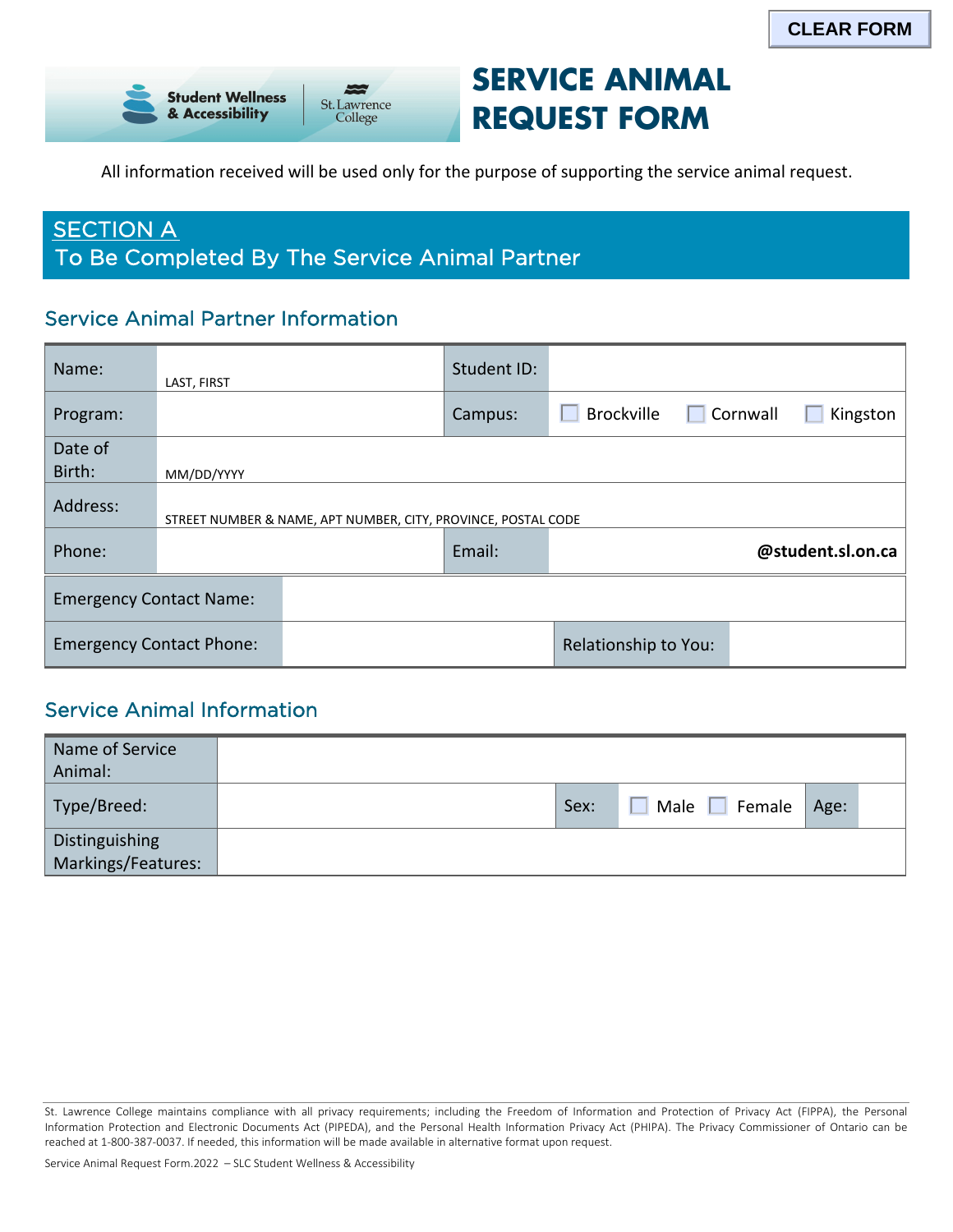### Documentation

#### **Please provide the following documentation with this request form:**

- Proof of updated vaccinations (including rabies) from veterinarian within last 12 months
- П Statement of good health from veterinarian within last 12 months
- Proof of spaying/neutering (if animal is in residence) П
- Proof of regular internal and external parasite control (including fleas, roundworms and m. hookworms), and that animal is currently free of any of these parasites
- Copy of required local municipal animal license
- Certified training/accreditation documentation for animals not in a cage/crate
- Completed Regulated Health Professional Medical Requirements Questionnaire (attached)

### Outline of Service Animal Care and Needs

Bathroom requirements:

Will your service animal be in a cage or crate?  $\Box$  Yes  $\Box$  No If Yes, please provide details of cage/crate, and how the transport of the cage/crate will be managed.

Service Animal Request Form.2022 – SLC Student Wellness & Accessibility

 St. Lawrence College maintains compliance with all privacy requirements; including the Freedom of Information and Protection of Privacy Act (FIPPA), the Personal Information Protection and Electronic Documents Act (PIPEDA), and the Personal Health Information Privacy Act (PHIPA). The Privacy Commissioner of Ontario can be reached at 1-800-387-0037. If needed, this information will be made available in alternative format upon request.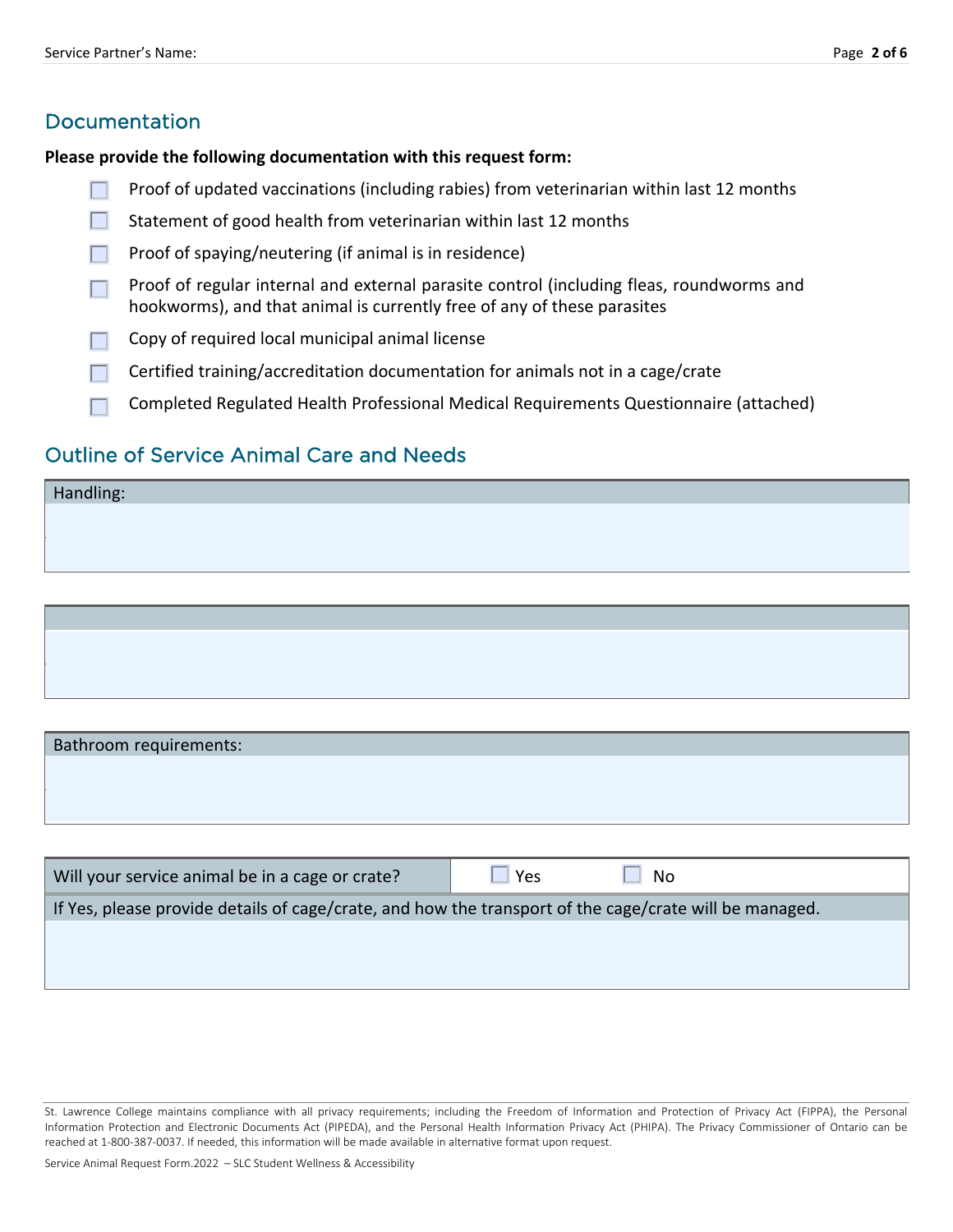| Other Requirements – Please list other requirements that your service animal may need that we should be<br>aware of: |
|----------------------------------------------------------------------------------------------------------------------|
|                                                                                                                      |
|                                                                                                                      |

| Are there any health and safety concerns that we should be aware of for your<br>service animal? | Yes | No |
|-------------------------------------------------------------------------------------------------|-----|----|
| If Yes, please provide details.                                                                 |     |    |
|                                                                                                 |     |    |
|                                                                                                 |     |    |
|                                                                                                 |     |    |

| Is there any protective gear that your service animal will require that you will<br>be responsible for providing? | Yes | No |
|-------------------------------------------------------------------------------------------------------------------|-----|----|
| If Yes, please provide details.                                                                                   |     |    |
|                                                                                                                   |     |    |
|                                                                                                                   |     |    |
|                                                                                                                   |     |    |

Emergency Contact Name and Phone Number for Service Animal, if different from Service Animal Partner's above:

| <b>Emergency Contact</b> | <b>Emergency Contact</b> |  |
|--------------------------|--------------------------|--|
| Name:                    | Phone:                   |  |

 I hereby certify that the information on this form and the attached required documentation is to the best of my knowledge true and valid. I further certify that I have read St. Lawrence College's Service Animals Policy, have signed the associated Contract for Service Animal and Partner, and understand and agree to follow both the Policy terms and the Contract.

| Service Animal<br>Partner's Signature: | Date: |            |
|----------------------------------------|-------|------------|
|                                        |       | MM/DD/YYYY |

 St. Lawrence College maintains compliance with all privacy requirements; including the Freedom of Information and Protection of Privacy Act (FIPPA), the Personal Information Protection and Electronic Documents Act (PIPEDA), and the Personal Health Information Privacy Act (PHIPA). The Privacy Commissioner of Ontario can be reached at 1-800-387-0037. If needed, this information will be made available in alternative format upon request.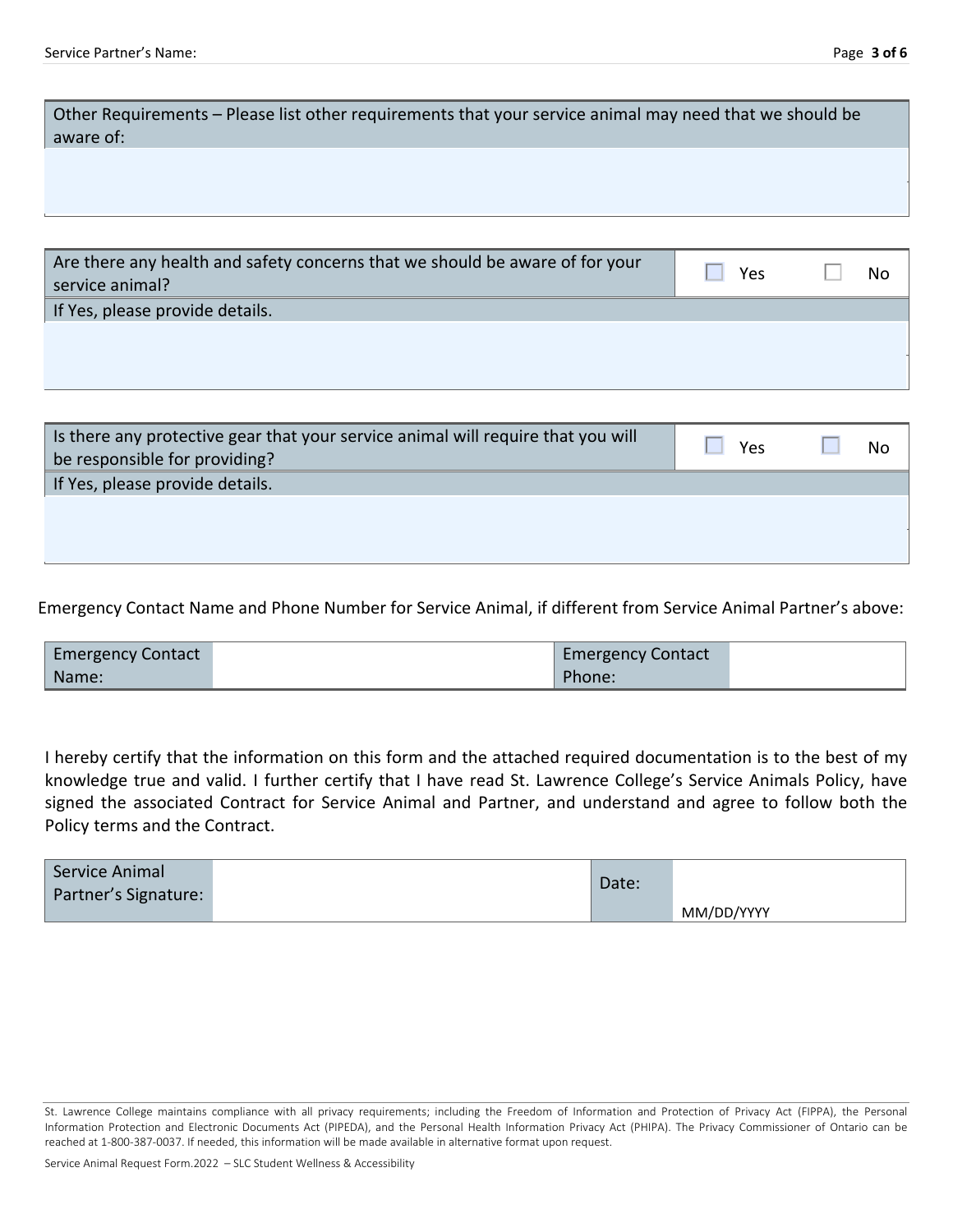## **SECTION B** To Be Completed By SLC Student Wellness & Accessibility Staff

| Name: | Signature | Date (MM/DD/YYYY) |
|-------|-----------|-------------------|

 St. Lawrence College maintains compliance with all privacy requirements; including the Freedom of Information and Protection of Privacy Act (FIPPA), the Personal Information Protection and Electronic Documents Act (PIPEDA), and the Personal Health Information Privacy Act (PHIPA). The Privacy Commissioner of Ontario can be reached at 1-800-387-0037. If needed, this information will be made available in alternative format upon request.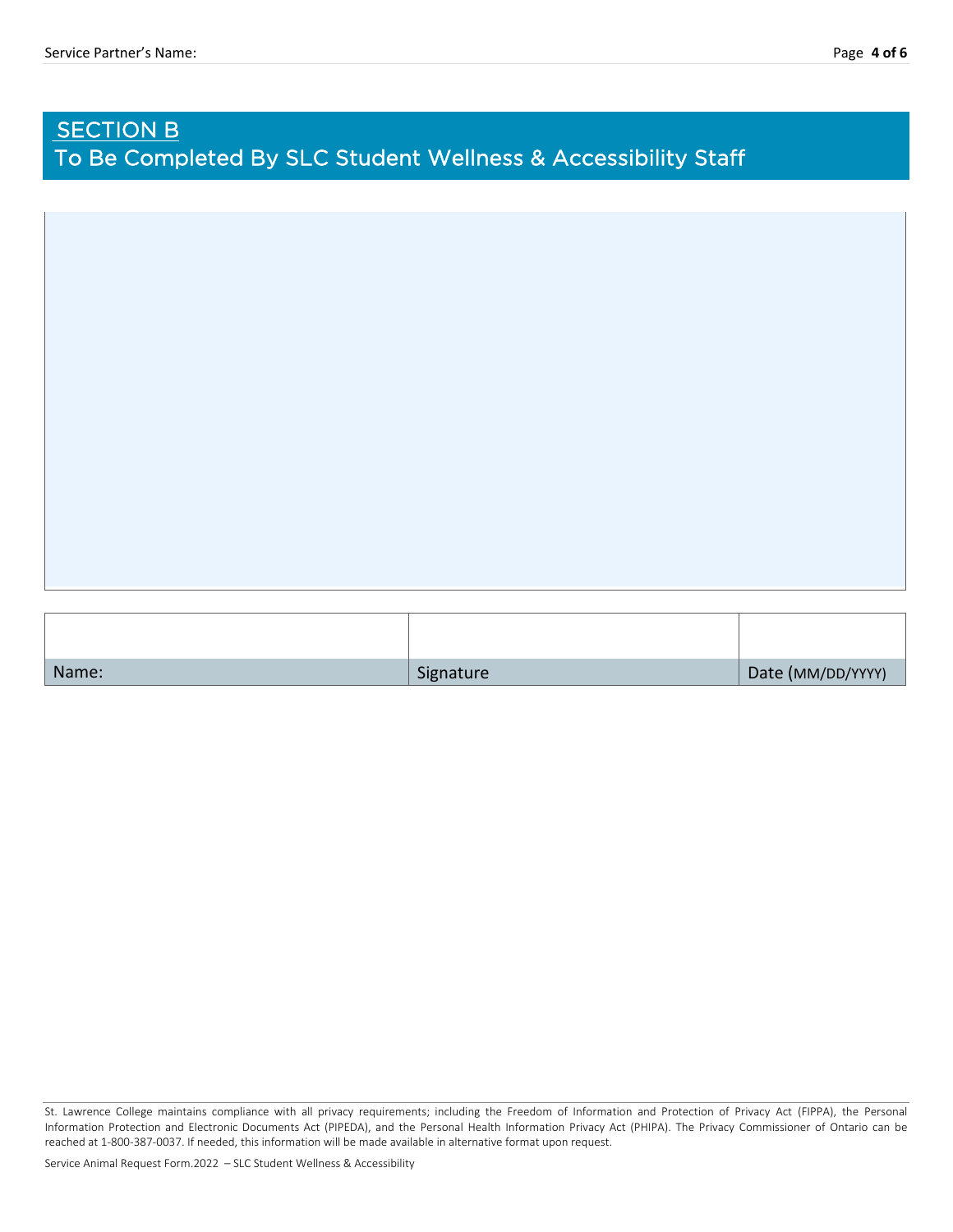## SECTION C To Be Completed Only By A Regulated Health Professional\*

\* Regulated Health Professional "RHP" is as defined under the *Accessibility for Ontarians with Disabilities Act*, Integrated Accessibility Standards, Part IV.2, Section 4(b) ("AODA")

## Regulated Health Professional Questionnaire Medical Requirements for the Use of a Service Animal

| Is this person a regular patient of yours?                          | <b>Yes</b> | No |
|---------------------------------------------------------------------|------------|----|
| If Yes, how often have you seen this patient in the last two years? |            |    |

| According to your diagnosis, does the patient require a service animal? | Yes            | No     |
|-------------------------------------------------------------------------|----------------|--------|
| Type of Disability:                                                     | <b>Illness</b> | Injury |
| Nature of Illness/Injury: (disclosure of diagnosis is not mandatory):   |                |        |
|                                                                         |                |        |
|                                                                         |                |        |
|                                                                         |                |        |

What is the disability-related need for this service animal?

What work has the service animal been trained to perform to support the Service Animal Partner?

 St. Lawrence College maintains compliance with all privacy requirements; including the Freedom of Information and Protection of Privacy Act (FIPPA), the Personal Information Protection and Electronic Documents Act (PIPEDA), and the Personal Health Information Privacy Act (PHIPA). The Privacy Commissioner of Ontario can be reached at 1-800-387-0037. If needed, this information will be made available in alternative format upon request.